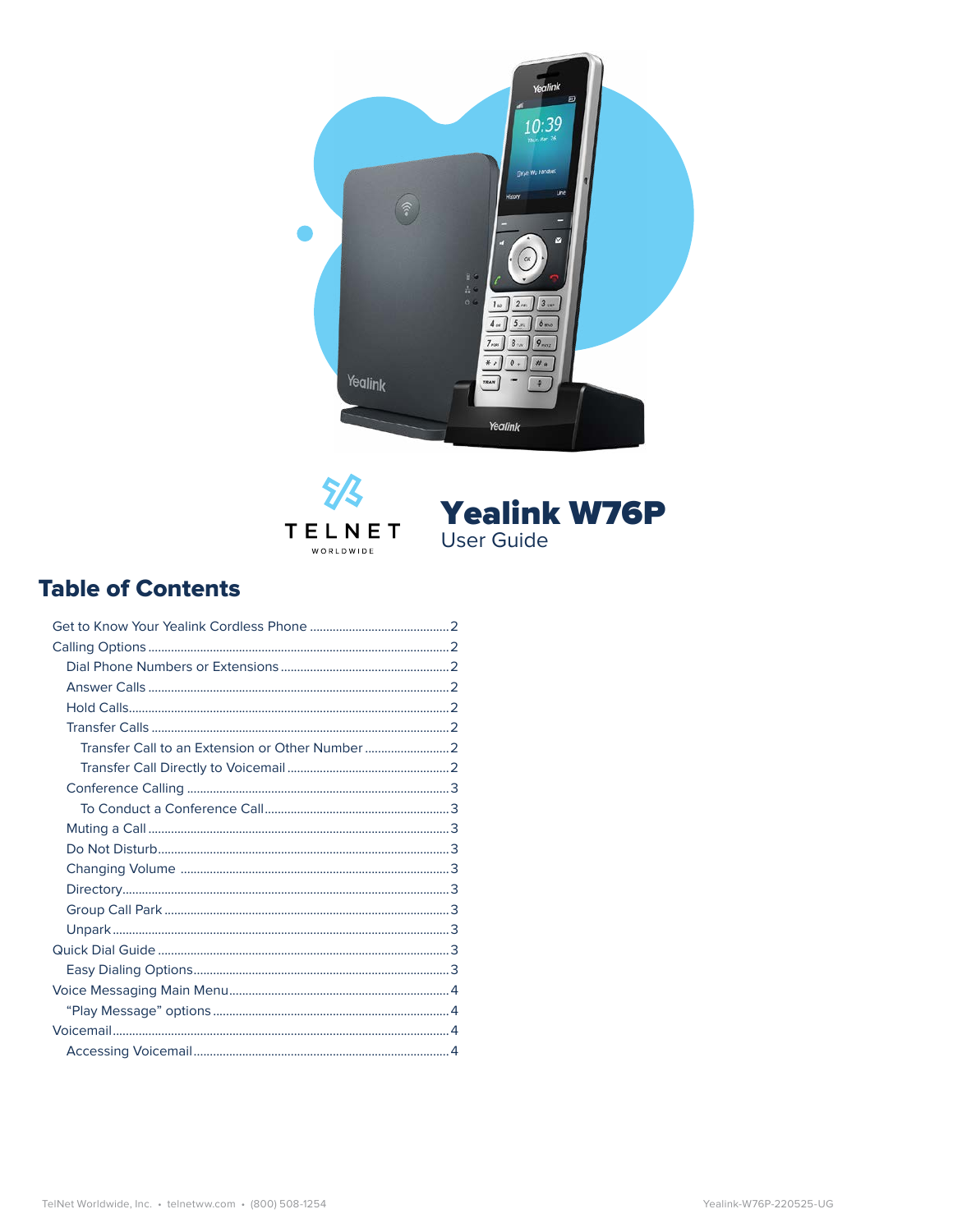<span id="page-1-0"></span>

# Get to Know Your Yealink Cordless Phone

Yealink W76P

User Guide





# Calling Options

#### Dial Phone Numbers or **Extensions**

Enter the desired number when the handset is idle.

- **• Local and Long distance** dial the 10-digit phone number (area code + local number)
- **• International** dial 011 + country code + city code + number
- **• Internal extension** dial the extension

#### Answer Calls

- To answer a call, press the **Accept** soft key or press  $\lceil \mathbf{c} \rceil$
- Other options are to press **Speakerphone** button  $\blacksquare$ , or press (ok)
- **•** To answer a new call while on an active call, press **down arrow**  $\blacktriangledown$  to navigate to new call and then press the **Accept** soft key (the current call will be held)

#### Hold Calls

- **•** Place a call on hold by pressing the **Options** soft key, and then select **Hold**. The held party will hear music/ message while holding
- **•** To resume a held call, press the **Resume** soft key

## Transfer Calls

#### Transfer Call to an Extension or Other Number

- 1. During a live call, press **Options**, then **Transfer** and dial the ext/number
- 2. When you hear the ring back sound, or after you have talked with the other party, press **Transfer** and hang up



**•** If you press **Transfer** or hang up directly after hearing the ring back sound, the call will automatically transfer without having to announce the caller.

#### Transfer Call Directly to Voicemail

- 1. During a live call, press **Options**, then **Transfer** and dial \* 55 followed by the ext/number
- 2. Press **Transfer** again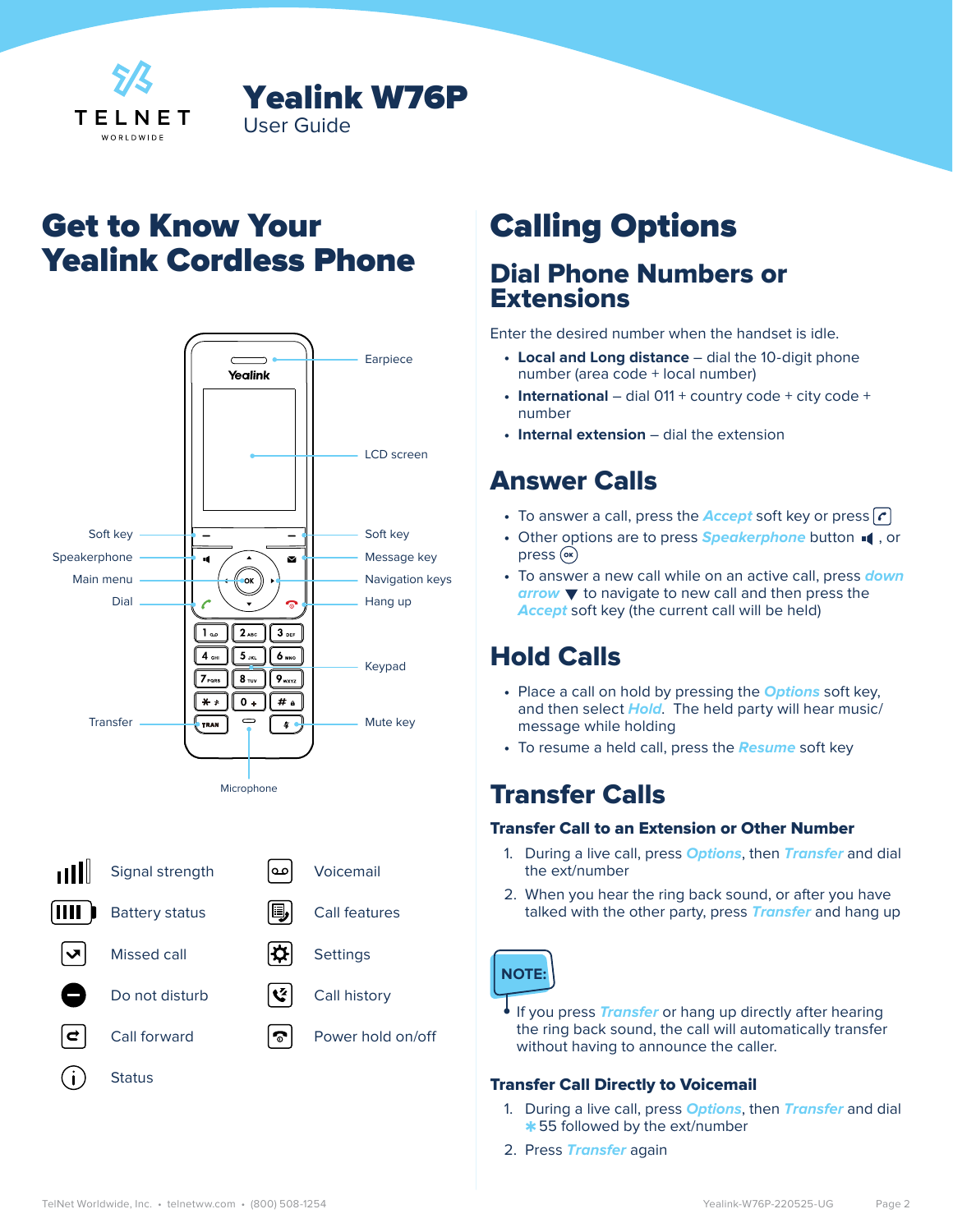<span id="page-2-0"></span>



## Conference Calling

#### To Conduct a Conference Call

- 1. Call the first party. After party answers, press **Options**, then **Conference**
- 2. Dial the extension or phone for the second party and press **Conf**. When party answers, press **Conf** again; all three parties are joined together in conference

#### Muting a Call

- To mute an active call, press  $\lfloor \frac{n}{2} \rfloor$ . The call is muted and the  $|\psi|$  icon is displayed on the LCD screen.
- To un-mute a call, press  $\boxed{\mathcal{F}}$  again. The  $\boxed{\mathcal{F}}$  disappears from the LCD screen

## Do Not Disturb

- To enable do not disturb, press  $(\infty)$ . Select **Call Features** > **Do Not Disturb** > > **Enabled** > **Save**. The icon on the status bar indicates that DND mode is activated and any incoming calls will be directed to voicemail
- To disable do not disturb, press  $(\infty)$ . Select **Call Features** > **Do Not Disturb** > > **Disabled** > **Save**.

## Changing Volume

- To change call volume, press < or > during a call.
- To change the ringer volume, press < or > when the phone is idle or ringing

#### **Directory**

• To access the directory, press  $\left( \infty \right)$  and then navigate to the directory icon. Select **Network Directory** > **All Contacts**  $>$   $(\alpha)$ . Navigate to and highlight the desired contact. Press the **dial** button and  $(\alpha)$  to call the highlighted contact

## Group Call Park

**•** While on an active call, press **Options** and then navigate down ▼ to *Group Call Park*. Press (ox). Listen to the message which identifies the extension the call is parked on

#### Unpark

**•** To unpark a call, dial \* and then press the **Call** button or **#** $\cdot$  To unpark a call, dial  $*88$  followed by the park extension

## Quick Dial Guide

| <b>Easy Dialing Options</b>                                         |         |                                 |  |  |
|---------------------------------------------------------------------|---------|---------------------------------|--|--|
|                                                                     | On      | Off                             |  |  |
| <b>Call forward</b>                                                 |         |                                 |  |  |
| <b>All calls</b>                                                    | $*72$   | $*73$                           |  |  |
| All calls to voicemail                                              | $*21$   | # 21                            |  |  |
| When no answer to voicemail                                         | $* 41$  | # 41                            |  |  |
| Not reachable<br>(For business continuity plan. Requires<br>set-up) | $*94$   | $*95$                           |  |  |
| <b>Check not reachable status</b>                                   | $*63*$  |                                 |  |  |
| Call return (last inbound number)                                   | $*$ 69  |                                 |  |  |
| <b>Call waiting</b>                                                 | $*73$   | # 41                            |  |  |
| <b>Cancel call waiting for a single call</b>                        |         | $*70$                           |  |  |
| <b>Access voicemail</b>                                             | $*86$   |                                 |  |  |
| <b>Music on hold deactivation</b><br>(Per-call deactivation)        | $*$ 60  | (Music<br>returns<br>next call) |  |  |
| <b>Clear message waiting indicator</b>                              | $*99$   |                                 |  |  |
| <b>Change number of rings before</b><br>voicemail<br>picks up       | $* 610$ |                                 |  |  |